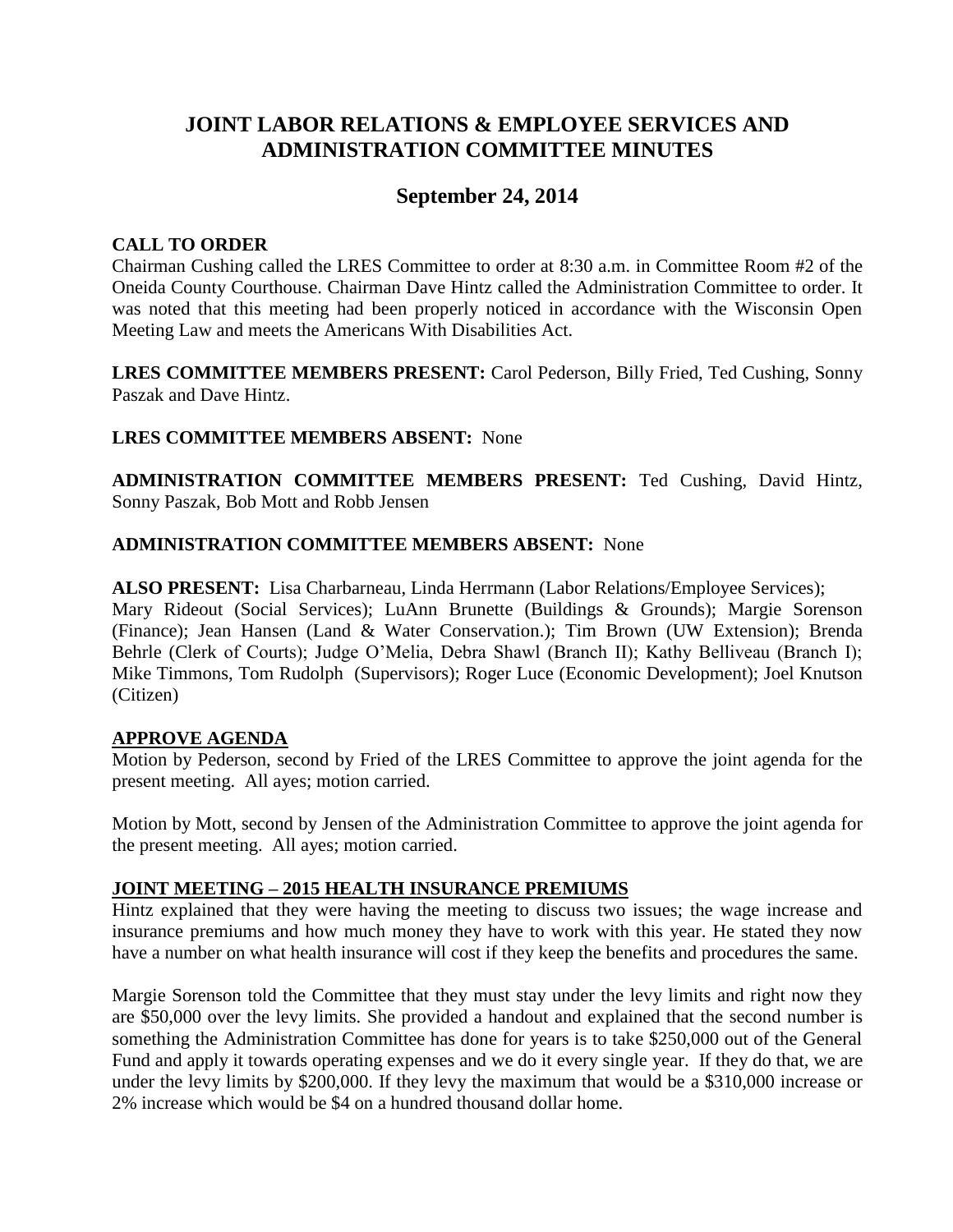Cushing stated that the main thing today is to come up with an agreeable recommendation on what are we going to do about wage increases and the revised health insurance figure. He stated that since we have that number maybe we should do that one first and that will tell us a little more about what we can possibly do about wages.

Charbarneau explained that the initial health insurance renewal rate came in at 9% and that is based on some high claim experience. She talked to Kim Hurtz about what we could do or what is realistic or how can we shave that number down. There is a new network that is available through Aspirus that they are going to take a hard look at. There are a few options where they can offer an Aspirus network or a Ministry network and let people choose or we can just offer one network and exclude the other. There are some options out there. Basically, Kim stated that she is very comfortable that we can reduce that with those types of changes down to about 4.5% increase. The problem that we've got is the issues with the Affordable Care Act that mandate us to provide certain services to all people on our health insurance plans. So some of our retiree plans got benefits added and we have been told by legal counsel that we can't take anything away or cap anything or change those plans. Kim thinks that there is room for that now and some of those things are going in as of 2015. She is doing a little more research on that and she hasn't got an answer back on that. That would help to try and cap some of the costs on those retiree plans because those are huge and they continue to go up. Something that the LRES Committee has talked about is looking at the plan design and changing what comes out of pocket for the employee. As of 2015 there is an out-of-pocket maximum that employees are subject to. Currently that maximum is pretty low; it is their deductible and their co-insurance. As of 2015 drug co-pays count against that and all other co-pays will count against that out-of-pocket maximum. That maximum per the Affordable Care Act goes to \$6600 for single and \$13200 for family which Kim is suggesting we implement. The other issue would be looking at another network and there are two options to look at that would take us down to 4.5%. Charbarneau stated that she asked her to consider a different structuring for deductibles. The 5% savings would be \$175,000 that would eat most of the \$200,000 savings.

Fried stated that most public places paid the first \$1000 or \$1500 on a single plan. We are throwing that money into an HRA plan that they can roll forward. If we would eliminate that expense that would be a \$280,000 savings and they are still in a premium plan. The bottom line is our deductibles are too low. There is huge savings by raising that if the County doesn't automatically put in. They did something similar at the schools where they only put the MERP in if needed and that works out. He doesn't feel they are doing justice to their constituents by not bringing others in to present what else is out there in the marketplace in competition. They did that with the schools. They had presentations, what's your plan, do you have a two-year rate and they made a good decision that they go back to the taxpayers with. Of everything going on in the government the health care has been a huge transition in the last couple years. He asked why we stay married to this archaic plan that we have with co-pays and stuff in the new environment is beyond him. He believes there is a simpler way of doing it and we are trying to work with our existing plan and jog it around. First thing is to raise the deductible that will bring a savings and maybe even look at changing the plan and bringing competition in.

Robb Jensen stated that it becomes an issue of balancing what's happening on the wages versus what's happening with fringe benefits and making sure that the County employees are paid a fair wage in terms of the market.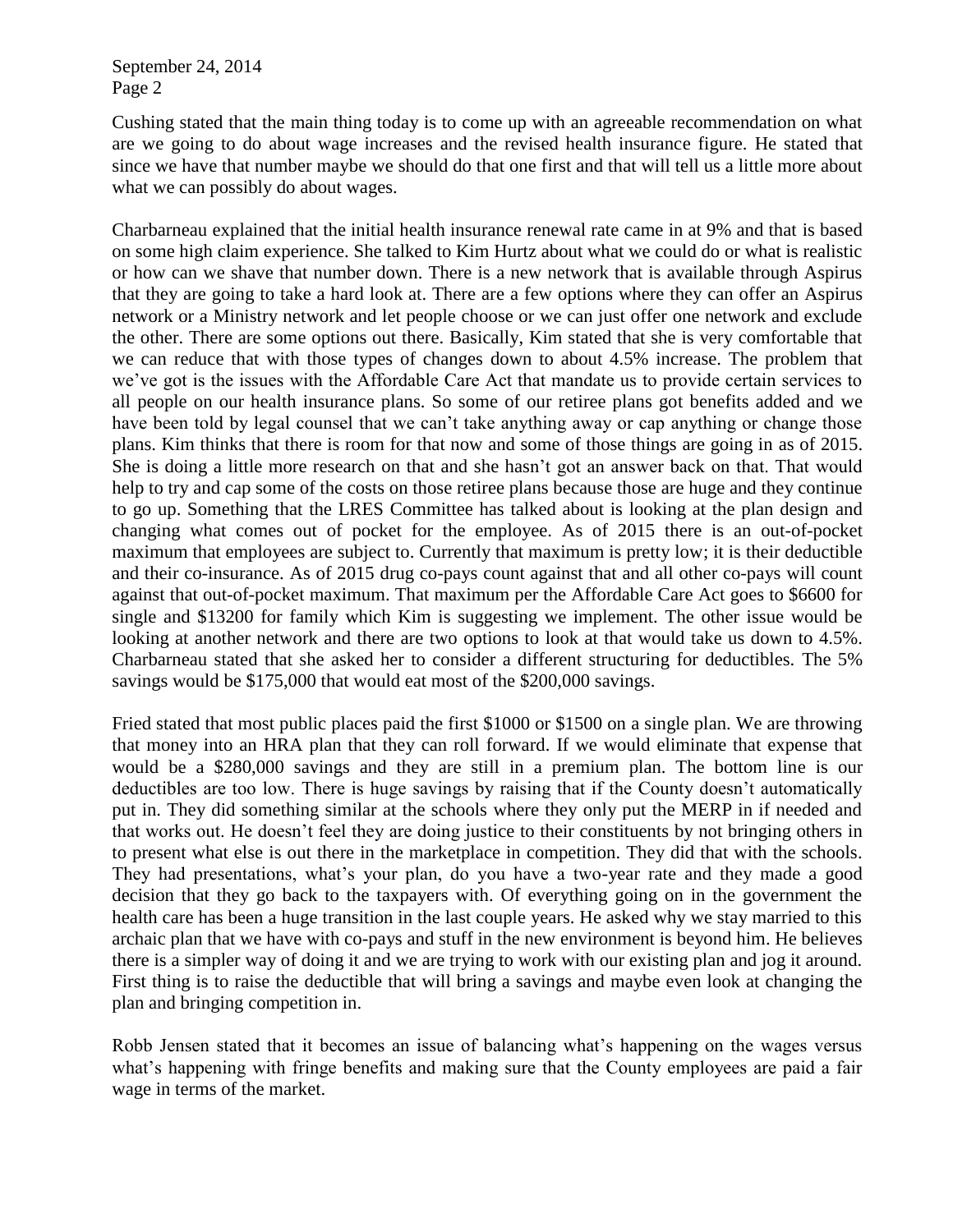Cushing explained that when the wage study was done Charlie Carlson stated right out of the box that we needed to do something with our benefits on health insurance.

Charbarneau stated that it is a very slow move if you look at other counties. You can start to see them now changing and for the first time some counties are actually having employees pay a portion of their premiums where they never paid before. They are progressing, but they are going very slowly. She agreed with Fried that if you look at some of the plans in the school district that they have made the first move to having that first out-of-pocket issue being bigger to start with. There are other options we could look at instead of doing an HRA. You could do a Health Savings Account where the employee has a little bit more access to that money from the first dollar where everything in the plan goes against that first dollar to move forward. She stated she needed to caution them about the retiree plans they have. The last time they looked at bids for proposals the other entities that quoted would only quote on our base plan. They would not touch any of our retiree plans. They would not customize their plans to fit what we have. Legal counsel has said to this point that we cannot do anything about those until they are gone.

Bob Mott explained that he used to work on negotiations for the teachers and each time they would bring other companies in to see what they've got and it was competitive. The thing you have to watch he found out is they will low ball early and two years down the line all of a sudden you are higher than you were before. They want to get you initially and hope you will hang on for a while.

Mott asked if there was any way to incentivize individuals not to use health insurance. Charbarneau stated that we have talked about compensating employees for not taking the health insurance. There are a few employers that pay a monthly stipend. With the Affordable Care Act you can now put into your plan that if you have a spouse that has coverage elsewhere you can force them to take it. There are things that are built in like that. The issue that the health insurance company warned us about is that sometimes you can end up with adverse selection where you only end up with the people on your plan that have such high claims that the high claims push it way out. It is a pool and you try to balance out the real high claims with the people who hardly use insurance at all. We have talked about offering two plans going into this next year. Offering a plan that is based to what we have with changing of deductibles and what the employee pays first and offering what she calls the affordable health care plan like it is out on a network. You have your \$6000 deductible, the premium will go down to whatever it is and we maybe offer them a lesser premium. They only pay 5% if they take that plan. Kim is working on numbers for that type of plan design as well. She warned her again, that you will have people that don't use health insurance move to that plan and you'll have the people that do use health insurance on the other plan. When you go in for renewals the following year you are going to find the big plan went up "X" due to claims and the plan where nobody used it will kind of stay static. It helps to balance it out. You are asking people to make a decision at the beginning of the year which plan do you want to be on. Do you want to be on this plan where you have a maximum of a \$6000 deductible that you are going to pay out of your pocket before we pay for anything but wellness or do you want to be on this plan where you are going to pay \$1000 out of your pocket before the plan kicks in?

Mott stated that what Robb Jensen said was a good point as well. You have to look at the total package. If your benefit package is low then probably you are going to have to make your wages higher to attract and keep the people in the job market that we want. So, if you cut this and keep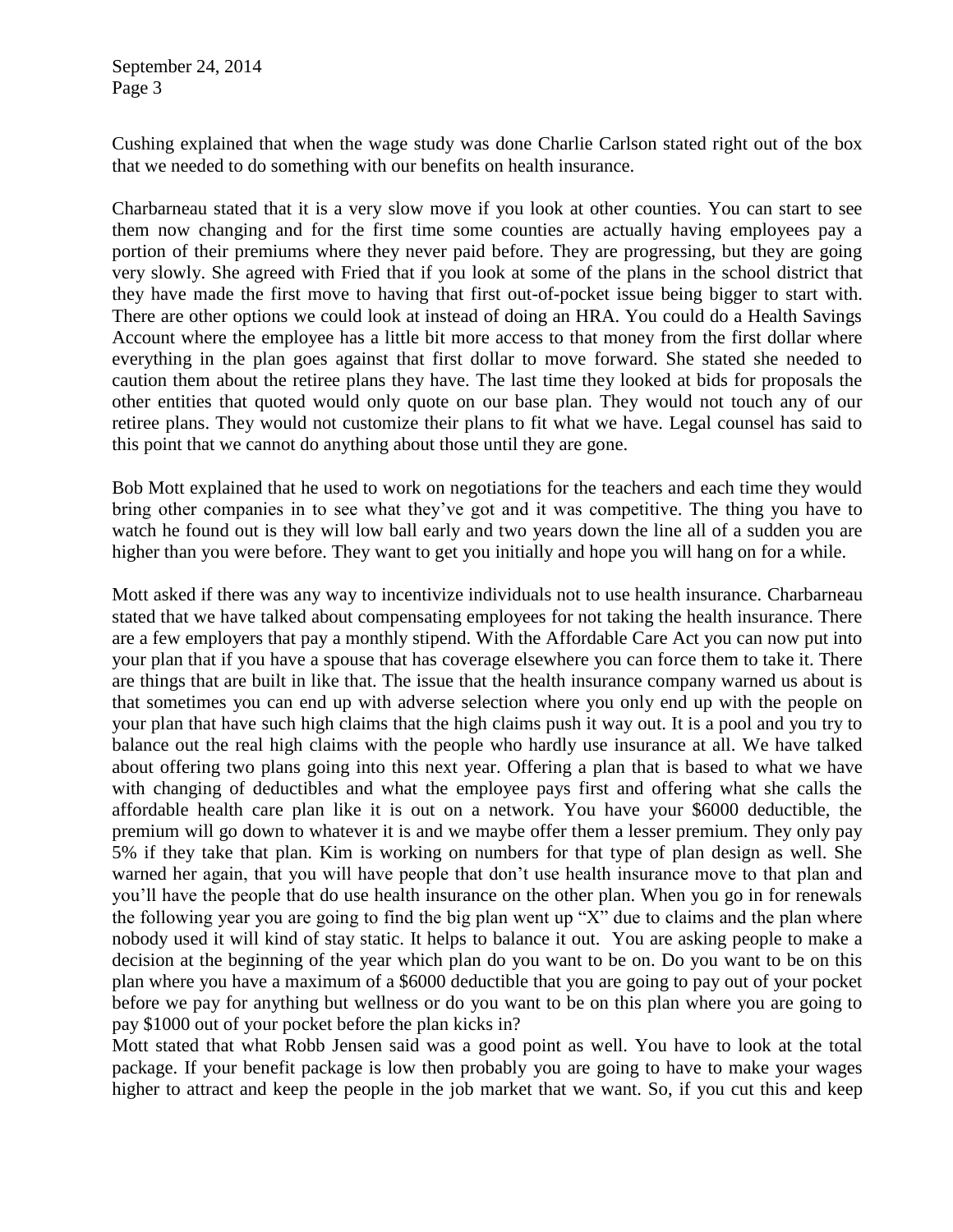their salaries the same then it is a little bit out of sync. He was sure the study was not only based on wages but benefits.

Hintz stated that they needed to seek out market in both wages and benefits. He stated that in trying to get to the bottom line he thought they should consider raising the deductible, increasing the per cent paid and the network change they talked about. He didn't feel they should make a dramatic change all in one year but make a moderate type change in these areas. That is the only way to keep costs under control.

Cushing stated that they needed to go in with a number and they could debate that for hours. He thought they should go in with 4% which is \$140,000 and see what it can be hammered to.

The two Committees are directing Sorenson to use \$140,000 in budget planning for 2015 for health insurance.

### **2015 WAGE INCREASES**

Cushing told the Committees they could think about the fact that they have a brand new wage system that they have to implement. You can think of no base increase what so ever until they get into their new wage evaluation system. You can think of a cost of living increase across the board, or at the time of evaluation. You can also think of something they did at the Human Service Center for the last two years and that is a one time stipend which does not go on as a percentage for the following year. Everybody got a \$700 check regardless of where they worked. It is something to consider.

Fried suggested giving \$1,000 to each employee. He stated that we are going to raise the deductible and get the health insurance to zero by manipulating the deductible and take the stipend out of the 2014 surplus.

Hintz stated that it seemed they had consensus for the one-time payment.

Part-time people will be pro-rated. The cost would be approximately \$292,000 per Margie Sorenson.

### **ADJOURN JOINT MEETING**

Motion by Jensen, second by Mott for the Administration Committee to adjourn the joint meeting at 9:37 a.m. All ayes; motion carried

## **THE LRES COMMITTEE CONTINUED WITH THEIR AGENDA**

### **APPROVE MINUTES**

Motion by Paszak, second by Hintz to approve the minutes of September 03, 2014 as presented. All ayes; motion carried.

### **VOUCHERS, REPORTS & BILLS**

Motion by Hintz, second by Paszak to approve the vouchers, reports and bills as presented. All ayes; motion carried.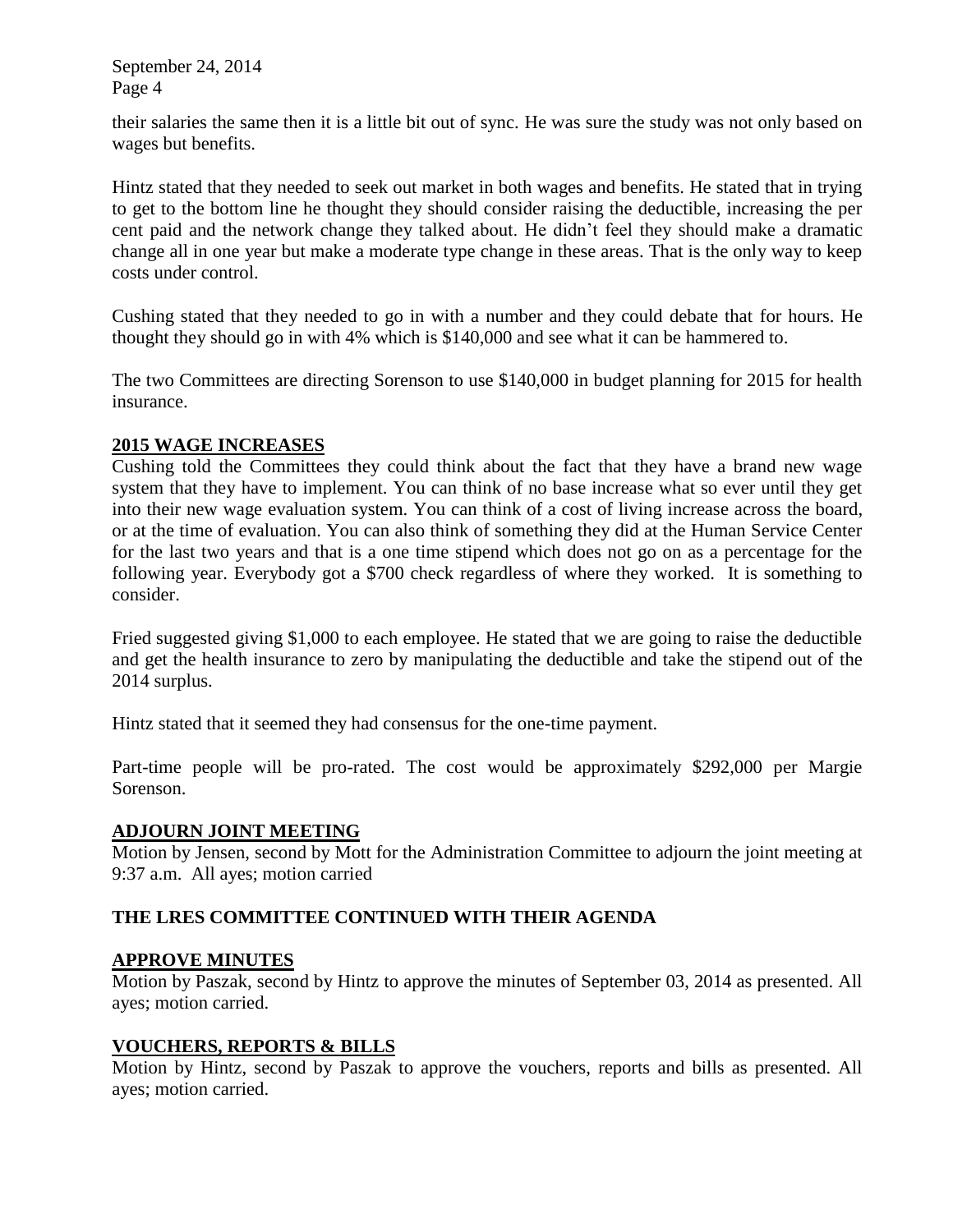# **MAINTENANCE TECHNICIAN VACANCY REVIEW APPEAL**

Charbarneau told the Committee that an employee was lured back to one of his previous employers with a significant wage increase so we have another vacant maintenance technician position. They have a staffing level with no buffer built into it. They also have an individual out on worker's compensation that they are hoping will be back the end of October. They have stepped up their cross-training. They are asking to waive the 6-month vacancy review to get someone started.

Motion by Fried, second by Paszak to approve the vacancy review appeal as presented for the Maintenance Technician position. All ayes; motion carried.

## **SMALL CLAIMS CLERK VACANCY REVIEW APPEAL**

Brenda Behrle presented a letter from Judge Bloom in support of forgoing the 6-month waiting period for the Small Claims Deputy Clerk. She stated this was her front-desk person. They handle all the small claims, answer phones, assist people. She stated it was a hardship for the office. Small claims come in at a rate of 60 to 100 cases a month.

Charbarneau reported that case files were down and had been going down since 2011 and revenue is down about 25%. She stated that a study needs to be done. Something needs to be looked at to see if this position needs to continue or if it can be reduced. She suggested looking at it for 3 to 6 months and see what happens.

Behrle totally disagreed. She admitted cases were down. She said they don't have control over the number of cases filed. It could change in a month's time. She stated it is their responsibility to assist the courts. Their workload gets backed up.

Fried stated that this has become part of the process for this Committee to evaluate these things and not to take it personally. It is about what is best for this County moving forward. Lisa may come back with a plan that will help us countywide.

Charbarneau remarked that her recommendation was made on the numbers she was provided a month ago and the new numbers are very different from what they were before.

Motion by Paszak, second by Fried to waive the vacancy review for the Small Claims Clerk. All ayes; motion carried.

### **CLOSED SESSION**

Canceled

## **2015 FAMILY COURT COMMISSIONER CONTRACT**

Charbarneau explained this was on the agenda because the Public Safety Committee just looked at the job descriptions of the Judicial Assistants who have taken on additional duties and responsibilities for the Family Court Commissioner. She has approved the job description and believes that the duties and responsibilities that were added are not at a higher level. They are the same duties and responsibilities that they do for the Judge so it would not be warranted for consideration for a different wage rate.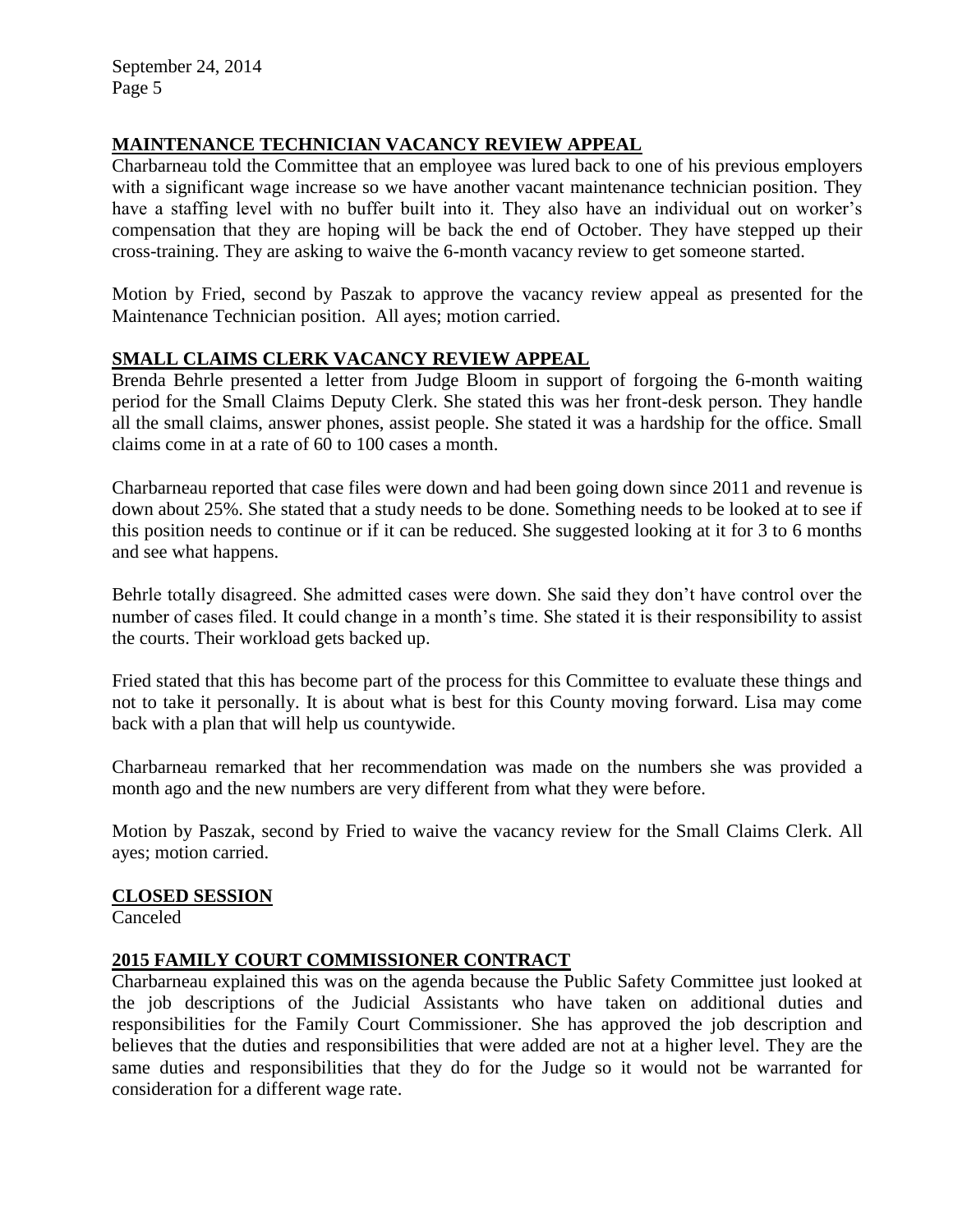The Family Court Commissioner's contract was negotiated with the intent that the Family Court Commissioner was going to be doing the clerical support work that went along with this position. Kathy Belliveau made a comment at Public Safety that due to the nature of the C-Cap System that someone who isn't a County employee doesn't have access to those things so it is not possible. We are paying the Family Court Commissioner to do something in her contract that she can't do and doesn't do. She stated that we should look at what we are paying the Family Court Commissioner going into 2015.

### **2015 STAFFING REQUESTS:**

### **Clerk of Court**

Behrle asked to renew her annual request for LTE Bailiff's for jury trials. The request has always been for \$5000.

Motion by Fried, second by Hintz to approve the LTE Bailiff staffing request as presented. All ayes; motion carried.

Behrle made a second request for an LTE Bulk Scanner for 384 hours at a cost of \$3,68l.

Motion by Fried, second by Hintz to accept the LTE Bulk Scanner staffing request contingent on budget. All ayes; motion carried.

### **NORTH CENTRAL REGIONAL PLANNING STUDY**

Charbarneau reminded the Committee that at the last meeting they asked her to contact North Central Regional Planning about doing a study related to duplication of services for Land & Water Conservation and UW Extension. She talked to Dennis Lawrence and he indicated they could do that study for us and there would be no charge because we are a member of North Central Regional Planning. He indicated that it would take 3 months to complete so it would not be done in time for the budget hearings.

Tom Rudolph stated that if you were going to do this type of study and engage NCRP that you should look at doing this study on bigger ticket departments here. There may be ways to save money, operate more effectively and avoid duplication where you are talking about big bucks. He suggested that if we want to engage NCRP at this point that you not single out the Land & Water Conservation Department and that you maybe look at Social Services and see if there is duplication between them and Human Services for example, Sheriff's Department and other departments. He would not support a study specifically for UW Extension and Land & Water as he doesn't think it is worth NCRP planning time unless they want to expand to include other departments where there may be more possibilities for duplication and opportunities for more efficiencies.

Fried stated that for some reason the opinion of Land & Water has eroded in recent years and that's how this conversation started. He stated let's get the information. Who are we servicing, what areas of the County are any of these services duplicated? He thinks they start with what has eroded; the concern about UW Extension and Land & Water. He said let's do that and see how it works and we can move on to the other departments if that is a service they provide for free. We started the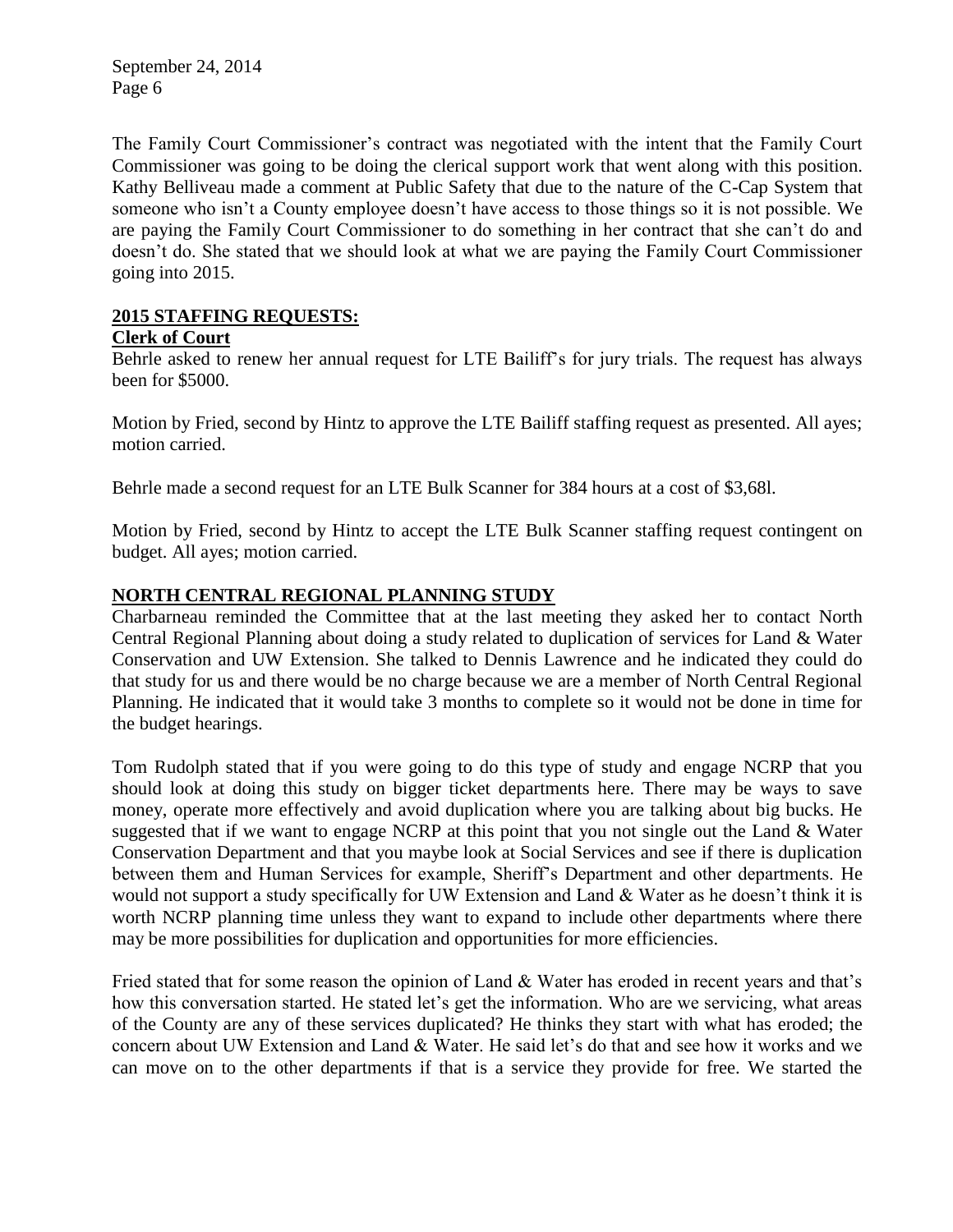discussion with UW Extension and Land & Water, let's keep it on that and we can move onto the others later.

Jean Hansen stated if the study is approved she would like to see UW Extension and Land & Water Conservation looked at as separate entities because they are not consolidated except for their Committee.

Motion by Fried, second by Pederson to direct Lisa Charbarneau to utilize North Central Regional Planning to do an evaluation of UW Extension and Land & Water Conservation departments. All ayes; motion carried.

### **2015 STAFFING REQUESTS**

#### **Social Services**

Charbarneau explained that Social Services Director Mary Rideout was making a request to increase the on-call per diem for Social Workers.

Rideout stated that the last increase was in 2008. They receive \$50 for a 24 hour period of on call. She would like a 4% increase to \$52 that she would absorb into her budget.

Motion by Paszak, second by Pederson to approve increase of the on-call per diem to \$52 per hour. All ayes; motion carried.

#### **UW Extension**

Tim Brown came before the Committee to make his annual request for an LTE Fair Secretary, Fair Treasurer and Horticulture Assistant.

Motion by Cushing, second by Hintz to approve the LTE positions as requested by the UW Extension for the fair and horticulture assistant. All ayes; motion carried.

### **Public Health**

Charbarneau explained that this was a request from the last meeting for an LTE Public Health Nurse for flu season that Linda Conlon forgot to have her Committee sign and so she is bringing it back today. This position is based on revenue and grants and if the money goes away the position goes away.

Motion by Hintz, second by Cushing to approve the Public Health LTE request. All ayes; motion carried.

### **Land & Water Conservation**

Jean Hansen handed out a 5-year work plan to the Committee of goals and objectives for the Land & Water Conservation Department. She stated they would extend it out to a 10-year plan as that is the trend now. She also prepared a list of what was not being accomplished at this time due to combing two positions into one and only a 40% support staff to assist. She requested the creation of a Program Assistant to help with technical assistance. The current 40% support staff position would be eliminated and used to supplement the proposed 100% Program Assistant position for 2015. She